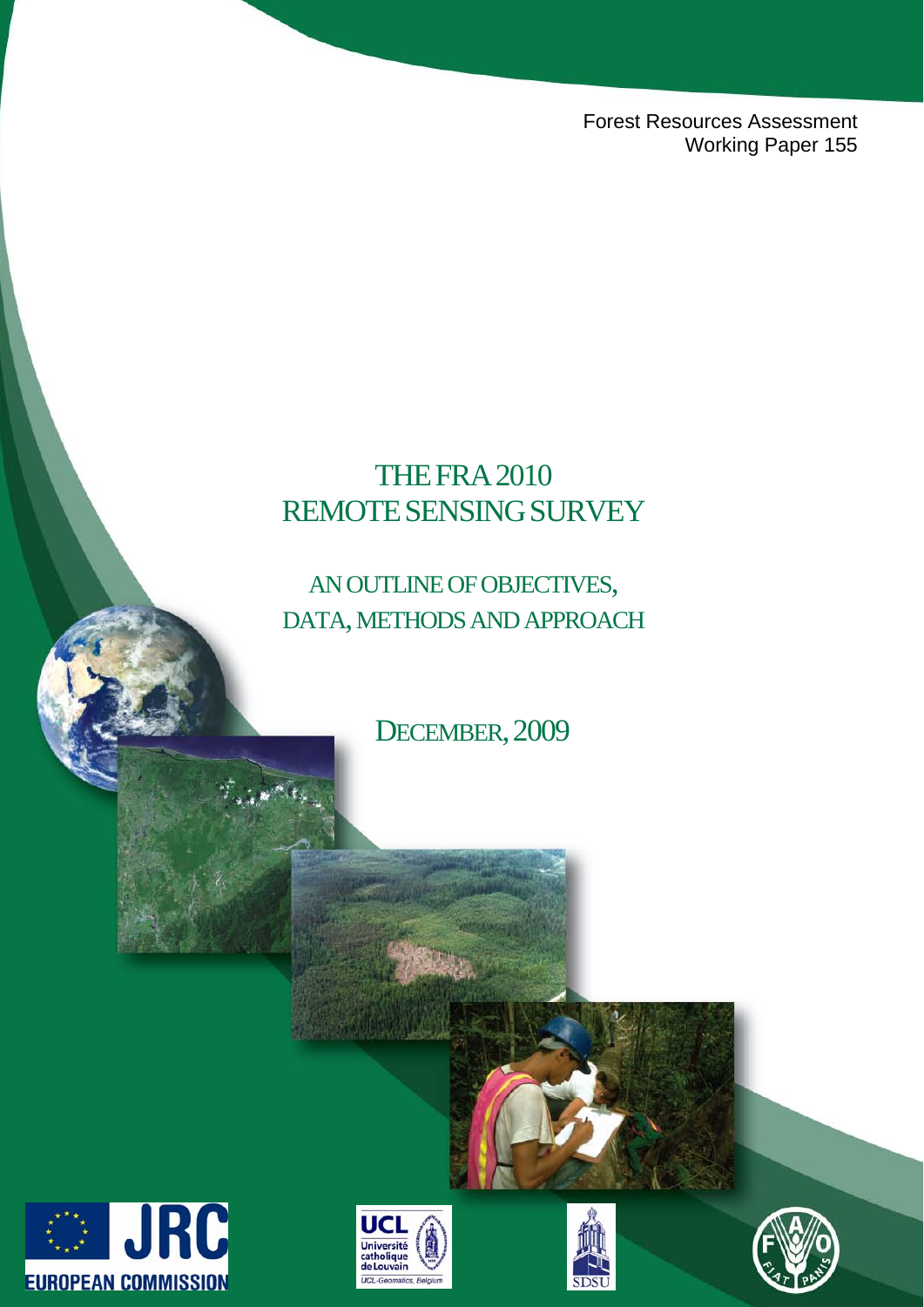

# **The Global Forest Resources Assessment Programme**

Sustainably managed forests have multiple environmental and socio-economic functions which are important at the global, national and local scales, and they play a vital part in sustainable development. Reliable and up-to-date information on the state of forest resources - not only on area and area change, but also on such variables as growing stock, wood and non-wood products, carbon, protected areas, use of forests for recreation and other services, biological diversity and forests' contribution to national economies - is crucial to support decision-making for policies and programmes in forestry and sustainable development at all levels.

FAO, at the request of its member countries, regularly monitors the world's forests and their management and uses through the Global Forest Resources Assessment Programme. The Global Forest Resources Assessment 2010 (FRA 2010) has been requested by the FAO Committee on Forestry in 2007 and will be based on a comprehensive country reporting process, complemented by a global remote sensing survey. The assessment will cover all seven thematic elements of sustainable forest management, including variables related to the policy, legal and institutional framework. FRA 2010 is also aimed at providing information to facilitate the assessment of progress towards the Global Objectives on Forests of the United Nations Forum on Forests and the 2010 Biodiversity Target of the Convention on Biological Diversity. Results are expected to be published in 2010.

The Global Forest Resources Assessment programme is coordinated by the Forestry Department at FAO headquarters in Rome. The contact person is:

Mette Løyche Wilkie Senior Forestry Officer FAO Forestry Department Viale delle Terme di Caracalla Rome 00153, Italy E-mail: [Mette.LoycheWilkie@fao.org](mailto:Mette.LoycheWilkie@fao.org)

Readers can also use the following e-mail address: [fra@fao.org](mailto:fra@fao.org)  More information on the Global Forest Resources Assessment programme can be found at: [www.fao.org/forestry/fra](http://www.fao.org/forestry/fra)

The coordinators of this work would like to acknowledge the financial contributions made by the European Commission, Governments of Australia and Finland and by FAO.

#### **Recommended citation:**

.

FAO, JRC, SDSU and UCL (2009) The 2010 Global Forest Resources Assessment Remote Sensing Survey: an outline of the objectives, data, methods and approach. Forest Resources Assessment Working Paper 155. Published by FAO with FRA RSS partners, Rome, 2009.

### **DISCLAIMER**

The Forest Resources Assessment (FRA) Working Paper Series is designed to reflect the activities and progress of the FRA Programme of FAO. Working Papers are not authoritative information sources – they do not reflect the official position of FAO and should not be used for official purposes. Please refer to the FAO forestry website (www.fao.org/forestry) for access to official information.

This document has been produced with the financial assistance of the European Commission. The views expressed herein can in no way be taken to reflect the official opinion of the European Commission.

The FRA Working Paper Series provides an important forum for the rapid release of information related to the FRA programme. Should users find any errors in the documents or would like to provide comments for improving their quality they should contact fra@fao.org.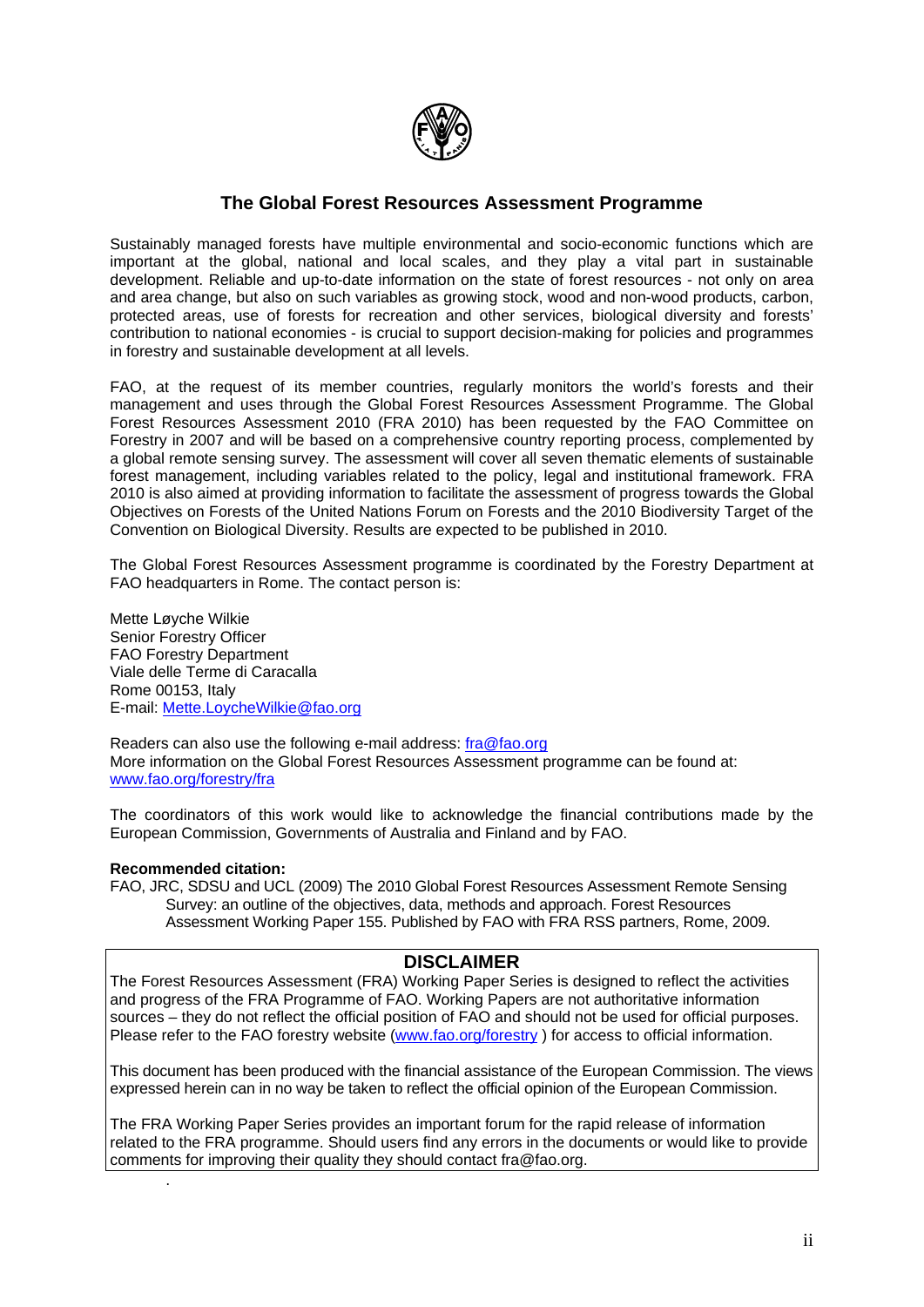# **Forestry Department Food and Agriculture Organization of the United Nations**

**Forest Resources Assessment Working Paper** 

# THEFRA2010 REMOTESENSINGSURVEY

# AN OUTLINE OF OBJECTIVES, DATA, METHODS AND APPROACH

DECEMBER, 2009

\_\_\_\_\_\_\_\_\_\_\_\_\_\_\_\_\_\_\_\_\_\_\_\_\_\_\_\_\_\_\_\_\_\_\_\_\_\_\_\_\_\_\_\_\_\_\_\_\_\_

FOREST RESOURCES ASSESSMENT PROGRAMME WORKING PAPER 155

ROME, ITALY, 2009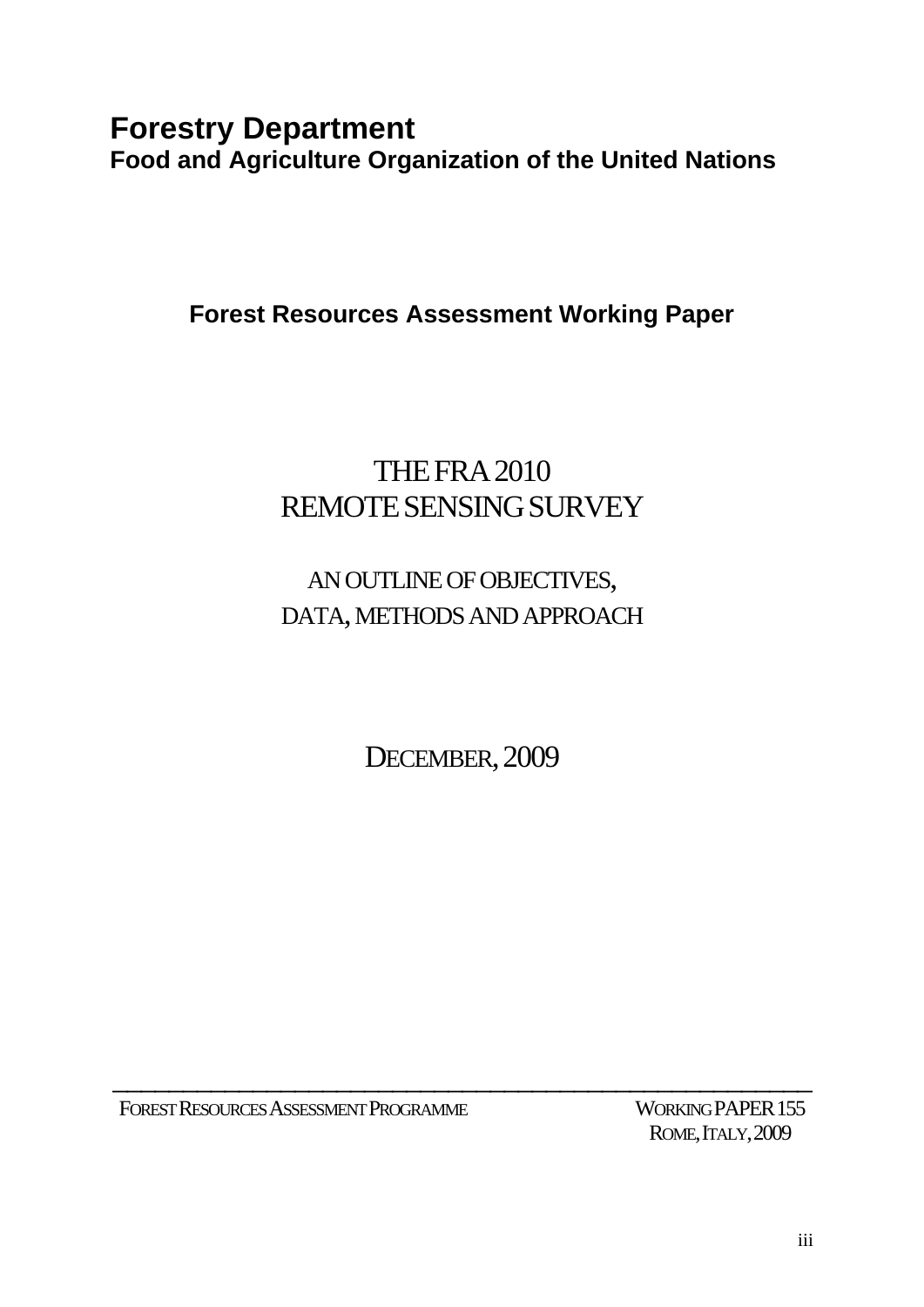# <span id="page-3-0"></span>**Table of contents**

| 2.4 Processing optical data, Segmentation and Classification, Labeling and Legend5 |  |
|------------------------------------------------------------------------------------|--|
|                                                                                    |  |
|                                                                                    |  |
|                                                                                    |  |

# **Acronyms**

| <b>ETM</b>    | Landsat Enhanced Thematic Mapper                                   |  |  |
|---------------|--------------------------------------------------------------------|--|--|
| <b>FAO</b>    | Food and Agriculture Organization                                  |  |  |
| <b>FRA</b>    | <b>Global Forest Resource Assessment</b>                           |  |  |
| <b>GLS</b>    | Global Land Survey                                                 |  |  |
| <b>IPCC</b>   | Intergovernmental Panel on Climate Change                          |  |  |
| <b>JRC</b>    | <b>European Commission Joint Research Centre</b>                   |  |  |
| <b>LCCS</b>   | FAO Land Cover Classification System                               |  |  |
| <b>MODIS</b>  | Moderate resolution Imaging Spectroradiometer                      |  |  |
| <b>NASA</b>   | National Aeronautics and Space Administration                      |  |  |
| <b>REDD</b>   | Reducing Emissions due to Deforestation and Degradation of forests |  |  |
| <b>RSS</b>    | <b>Remote Sensing Survey</b>                                       |  |  |
| <b>SDSU</b>   | South Dakota State University                                      |  |  |
| <b>UCL</b>    | Catholic University of Louvain                                     |  |  |
| <b>USGS</b>   | <b>United States Geological Survey</b>                             |  |  |
| <b>UNFCCC</b> | Unites Nations Framework Convention on Climate Change              |  |  |
| <b>VCF</b>    | Vegetation Continuous Fields algorithm                             |  |  |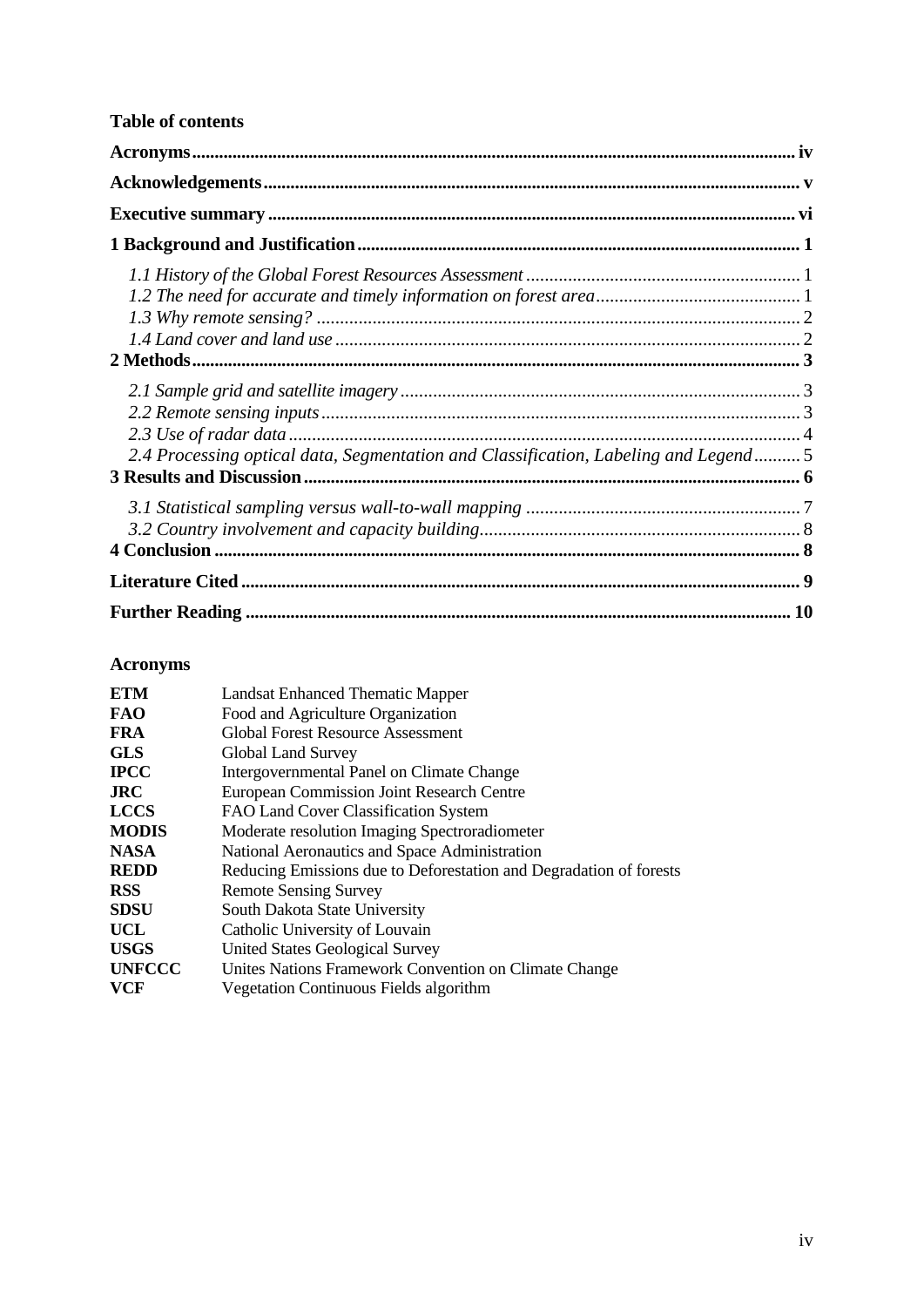## <span id="page-4-0"></span>**Acknowledgements**

The FRA 2010 RSS is a partnership between FAO, the Joint Research Centre of the European Commission, US Geological Survey, NASA, South Dakota State University, Friedrich-Schiller University and many national experts.

This paper was based on the work and contributions from many people including: Ralph Ridder (consultant); Adam Gerrand, Erik Lindquist, Mette Wilkie, Rémi D'Annunzio (FAO FRA).

The staff from the European Commission Joint Research Centre (JRC) together with its collaborators from University of Louvain-La-Neuve: Frédéric Achard, René Beuchle, Catherine Bodart, Andreas Brink, Silvia Carboni, François Donnay, Hugh D. Eva, Desirée Johansson, Ouns Kissiyar, Andrea Lupi, Philippe Mayaux, Rastislav Raši, Dario Simonetti, Hans-Jürgen Stibig, Michael Vollmar. Jesús San-Miguel-Ayanz, Pieter Kempeneers, Fernando Sedano, Lucia Seebach, Peter Strobl, Peter Vogt (JRC) Pierre Defourny, Céline Ernst, Astrid Verheggen, Carlos de Wasseige (UCL).

Thomas Loveland (USGS), Matt Hansen, Peter Potapov and Anil Kommareddy (South Dakota State University), John Latham, Renato Cumani, Antonio Di Gregorio, Antonio Martucci, Stefano Giaccio and Ilaria Rosati (FAO NRCE).

Many others have helped in the development of the design of the RSS including FRA National Correspondents and many country experts but space precludes listing them all, please accept our thanks. Funding was supported by initial grants from NASA, the Governments of Finland, Australia, and funding for 2009-11 from the European Commission. For more information please visit our website: <http://www.fao.org/forestry/fra2010-remotesensing/en/>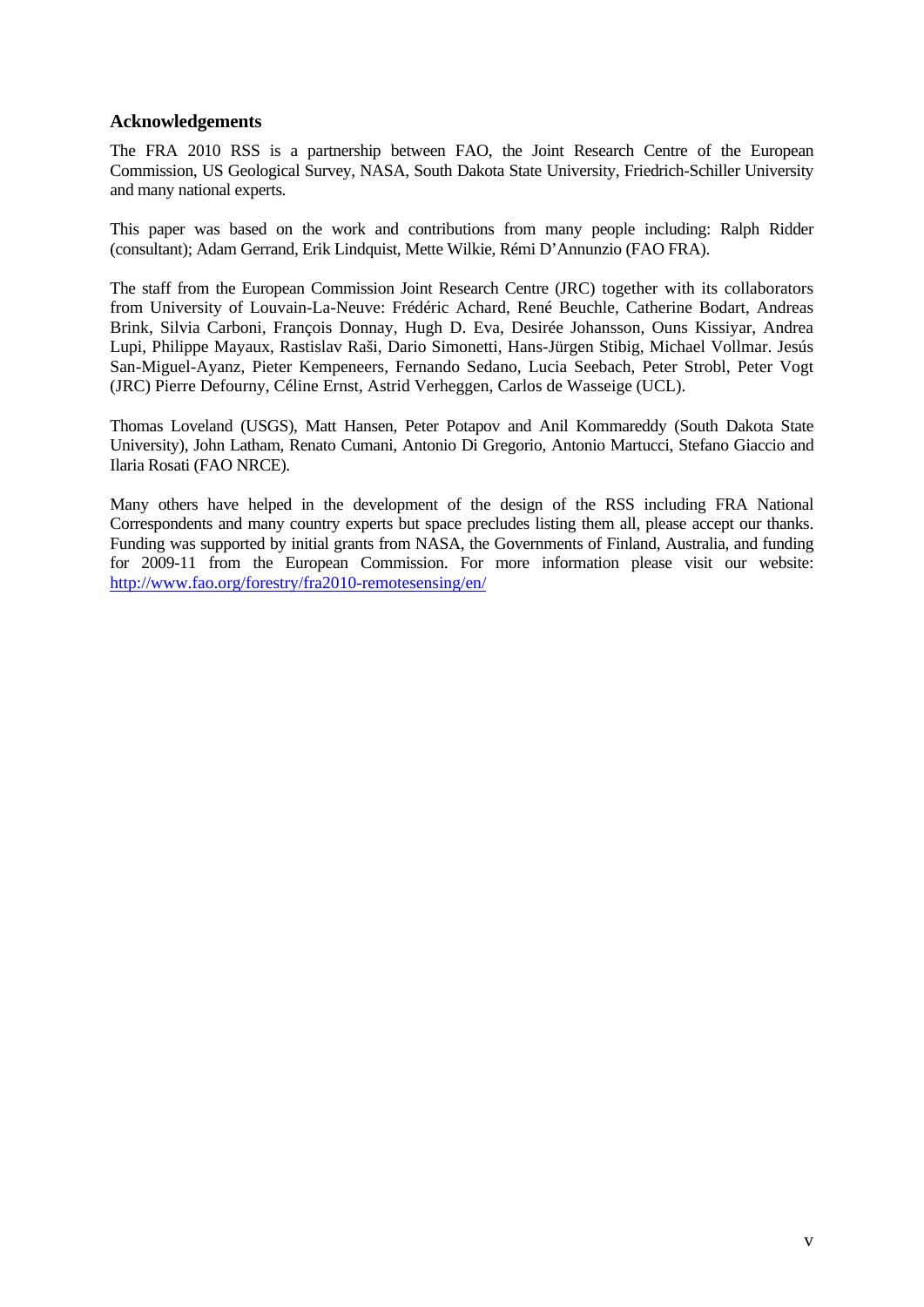## <span id="page-5-0"></span>**Executive summary**

The world's forests provide vital economic, social and environmental benefits. They supply wood and non-wood forest products, support human livelihoods, supply clean water and provide habitat for half the species on the planet. However, approximately 13 million hectares of forest are converted to other land uses annually worldwide. This forest clearing along with other forestry related activities is responsible for about 17 percent of human induced greenhouse gas emissions. International processes related to forests demand accurate information on tree cover and forest resources. Since 1946, the Food and Agriculture Organization of the United Nations (FAO) provides detailed information on the world's forests, their extent, their condition and uses at 5 to 10 year intervals. For the Global Forest Resources Assessment 2010 (FRA 2010), a systematic, comprehensive, global survey of forests based on remote sensing imagery is being undertaken.

The FRA 2010 Remote Sensing Survey (RSS) uses satellite remote sensing of the Earth's surface to improve information on worldwide tree cover and forest land use. The main goal is to obtain systematic information on the distribution and changes in forest cover and forest land use from 1990 to 2000 and 2005 at regional, ecozone and global levels.

The United States Geological Survey's Landsat Global Land Survey dataset (GLS) provided the imagery data for interpretation and classification. The GLS is a spatially consistent, multi-date dataset composed of the single best Landsat image acquisition covering the Earth's land surface. A systematic sampling design based on each longitude and latitude intersection has been implemented (13 689 sites). Each sample tile covers a 10 by 10 kilometre square for which various Landsat optical bands of the GLS acquisitions were compiled, for the three dates (56 219 individual imagery chips). As an experimental addition, for a portion of the sample tiles where persistent cloud cover obscures the forest, TerraSAR-X radar data augment the dataset.

The image processing includes segmentation of the images into polygons based on similar satellite image characteristics and labeling these following a simplified form of the FAO land cover and land use classifications. Polygons, pre-labeled with draft land cover and use attributes, and the remotely sensed imagery are provided to countries and regional experts for validation. Through a series of regional training workshops, and in partnership with the European Commission's Joint Research Centre (JRC) and South Dakota State University (SDSU) in the United States, the RSS brings together leading land cover remote sensing scientists to analyse satellite data and engage with country experts in over 150 countries. A web-based data portal has been built to access the raw data, the pre-labelled land cover polygons and the final, validated land cover and land use attribution. The access to free remote sensing data and software will particularly benefit developing countries with limited forest monitoring data or capacity.

At the time of writing (December 2009) the data compilation has been completed for all 13 689 sample sites. Initial processing has been done on many samples by JRC and FAO and countries are engaged in the Pilot Study and progressively through the initial national validation and training workshops in Africa and South America. Other regions and countries will follow.

The main expected results of the RSS are summary statistics of tree cover and forest area change at global and regional spatial scales. A new updated global tree cover map, based on MODIS images, will also be produced. The RSS will hence improve understanding of total forest area changed, the patterns resulting from this change, and the processes driving forest cover change globally. This is information that governments, land managers, researchers and civil society groups can use to make better-informed decisions regarding the world's forest resources. The main report of the study is planned to be completed by the end of 2011 in the International Year of the Forest.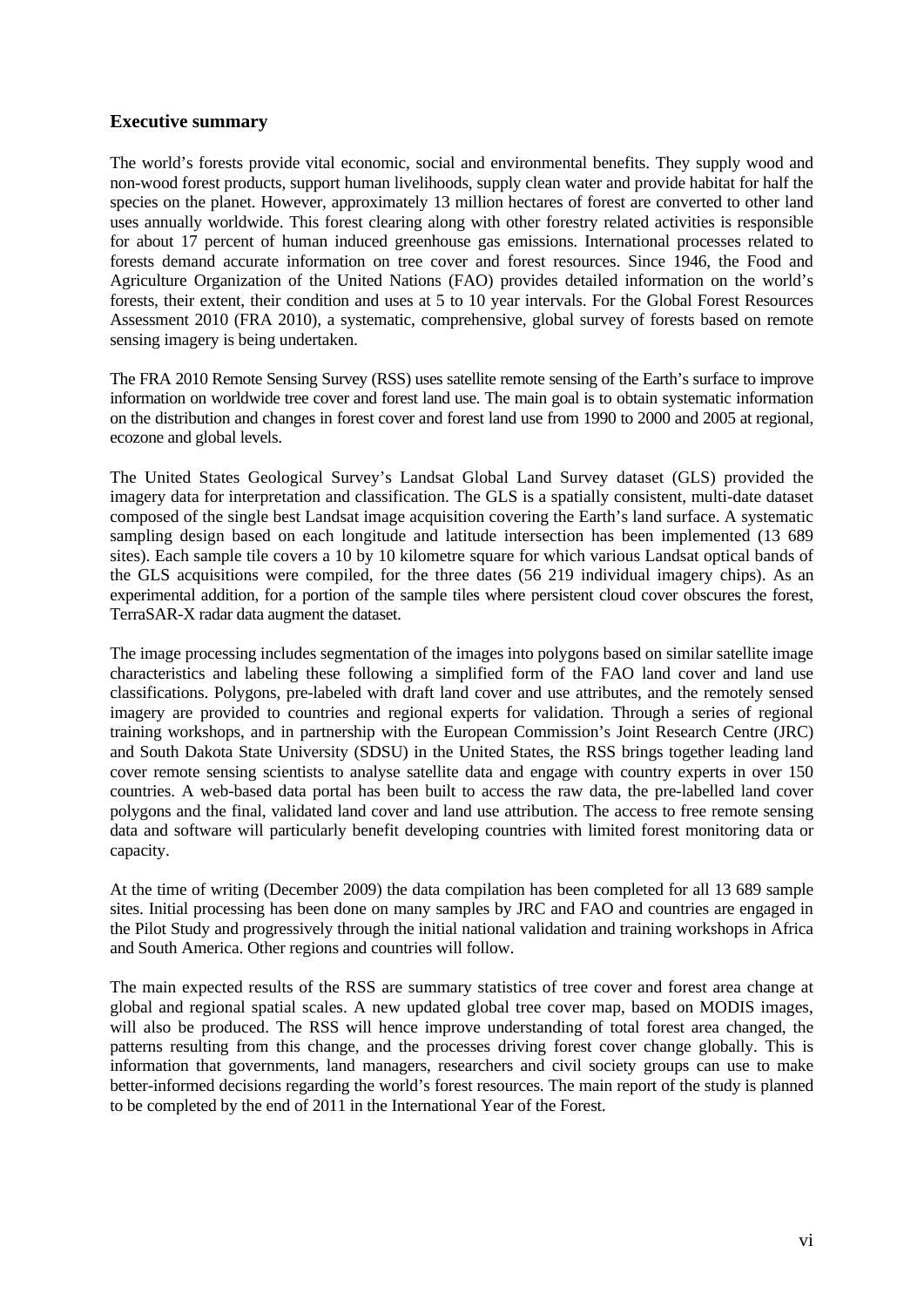# <span id="page-6-0"></span>**1 Background and Justification**

The world's forests provide vital economic, social and environmental benefits. They supply wood and non-wood forest products, support human livelihoods, supply clean water and provide habitat for half the species on the planet. Forests and forest management are coming under increasing scrutiny as agents of climate change mitigation, most notably through the Reducing Emissions from Deforestation and Degradation (REDD) initiatives [since Bali, 2007]. During a 2008 G-8 Summit, world leaders *"encouraged actions for REDD including the*  development of an international forest monitoring network building on existing initiatives" <sup>1</sup>. As part of the 2010 Global Forest Resources Assessment (FRA), the Food and Agriculture Organization of the United Nations (FAO), its member countries and partners are undertaking a systematic remote sensing survey which will form the basis for a consistent long-term global forest monitoring system. Such a system will help meet the G-8 recommendations and assist developing countries to prepare and benefit from a possible REDD mechanism.

### *1.1 History of the Global Forest Resources Assessment*

FAO provides detailed information on the world's forests, their condition and their uses, at 5 to 10 year intervals, based on data that countries provide to FAO in response to a questionnaire. FAO compiles and analyses the information and presents the current status of the world's forest resources and their changes over time. Historically, FRA reporting has evolved to reflect the major issues of concern at the time. Early reports focused on timber stocks in response to postwar (WWII) needs for building materials while more recent emphasis has shifted to deforestation and conservation issues. The breadth and quality has also improved as individual countries gain reporting capacity and information availability increases. The most recent assessment in 2005 was the most comprehensive in scope ever and aimed at assessing progress towards sustainable forest management<sup>2</sup>.

### *1.2 The need for accurate and timely information on forest area*

Forest cover dynamics change on local to regional scales but contribute to local, regional, and global impacts on climate, biodiversity and ecosystem services. According to the  $FRA2005^2$ , approximately 13 million hectares of forest cover are converted to other land uses annually worldwide. With respect to climate change alone, the Intergovernmental Panel on Climate Change (IPCC) states that forest clearing along with other forestry related activities is responsible for about 17 percent of human-produced greenhouse gas emissions annually<sup>3</sup>. The Clean Development Mechanism under the United Nations Framework Convention on Climate Change (UNFCCC) and REDD are two of the initiatives being developed to help reduce the negative effects of forest loss on climate but issues of accounting for and monitoring forest resources remain difficult to resolve.

International and national processes related to forests require accurate information on tree cover and forest resources and the FRA processes aim to provide data relevant to these. Historically, however, the quantity and quality of data available for reporting varies widely on a country-by-country basis. Forest definitions change from place to place based on national definitions cultural values and the purpose of the assessment and the methodology used. Many countries also lack consistent, historical records and technical or financial capacity to adequately report on changes in forest area over time. Through the FRA process, FAO is working to strengthen national technical capacity thereby improving forestry-related information gathering and reporting. The FRA 2010 Remote Sensing Survey (hereafter simply RSS) will continue this process using satellite remote sensing of the Earth's surface to improve information on tree cover and forest land use changes worldwide.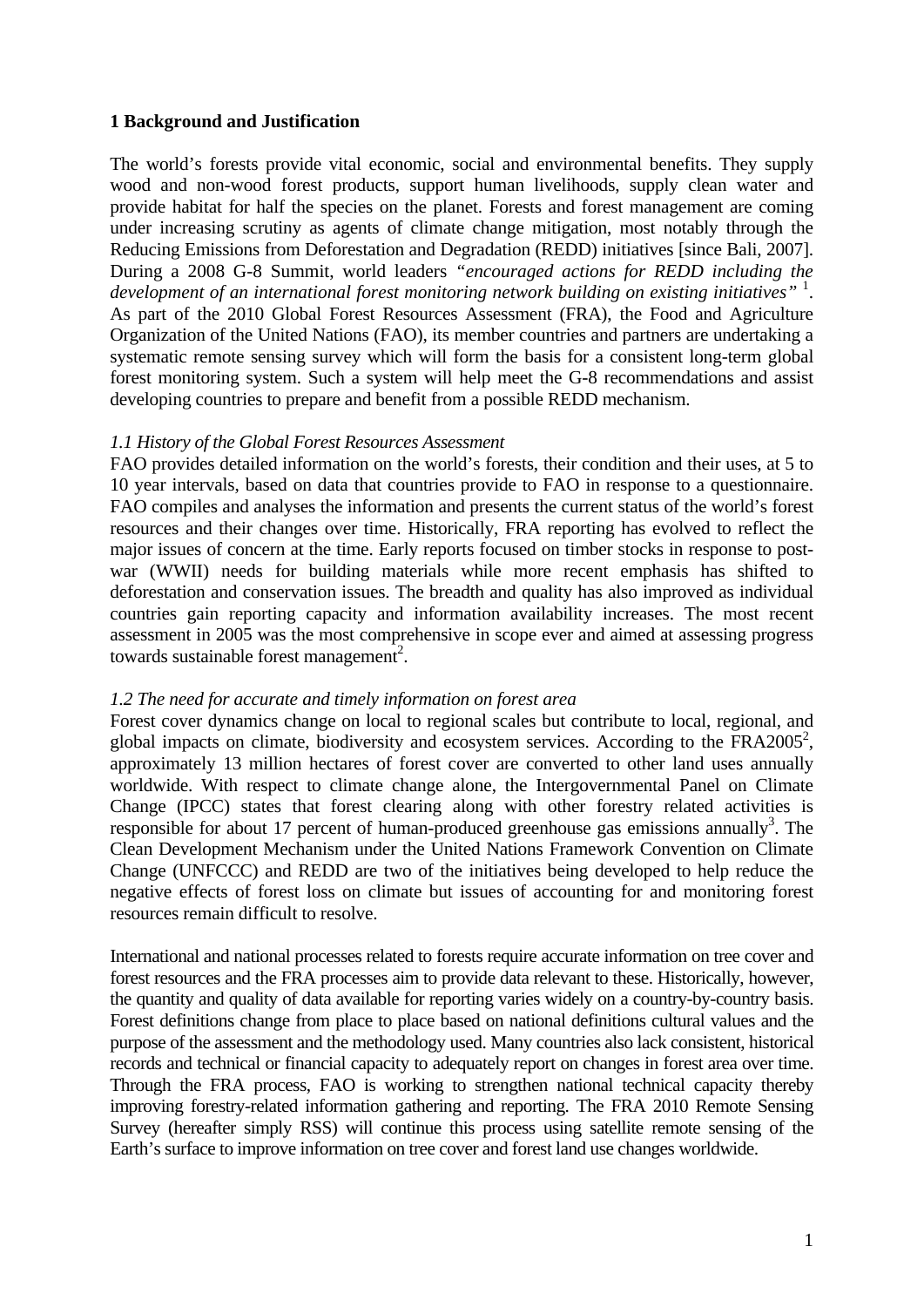<span id="page-7-0"></span>

**Figure 1. Distribution of Landsat scenes used in the 1990 and 2000 FRA remote sensing surveys. The analyses focused on the tropics and represented a 10 percent sample of the area of the tropics. Compare this distribution to the current FRA 2010 RSS shown in Figure 3.** 

#### *1.3 Why remote sensing?*

Satellite remote sensing offers the advantage of broad area coverage, systematic observations, and the ability to use standardized, repeatable analyses to characterize the Earth's surface. It is one of the only comprehensive sources of information available for many of the large, forested areas on Earth. Though remote sensing does not replace the need for field-collected data, it offers distinct benefits when conducting large-area surveys for broad vegetation-type categories.

FRA 1990<sup>4</sup> and FRA 2000<sup>5</sup> both included a remote sensing component to complement national reporting, focusing on tropical areas. The remote sensing studies provided an independent assessment of tropical tree cover changes and land use dynamics in the 1980s and 1990s. These surveys were based on a stratified random sampling and on temporal analysis of Landsat satellite images (Figure 1). For each of the 117 selected sample units, three Landsat satellite images from different dates provided the information for producing statistics on forest and other land cover changes from the period 1980 to 1990 and from 1990 to 2000 for the tropics as a whole and for Africa, Asia and Latin America separately.

The FRA 2010 RSS will build on and further strengthen the previous remote sensing surveys through a globally comprehensive approach and increase in-country mapping and inventory capacity. In partnership with the European Commission's Joint Research Centre (JRC) and South Dakota State University (SDSU) in the United States, the RSS brings together the comprehensive Landsat Global Land Survey satellite imagery database<sup>6</sup> and leading land cover remote sensing scientists to analyse satellite data and engage with country experts in over 150 countries. The goals of the RSS are to obtain systematic information on the distribution and changes in forest cover and forest land use from 1990 to 2000 to 2005 at regional, ecozone and global levels. The RSS also provides a consistent framework upon which future global assessments and more detailed regional assessments can be based.

#### *1.4 Land cover and land use*

The RSS will produce results on both tree cover and forest land use. Land cover refers to the biophysical attributes of the Earth's surface and can be directly detected from a remote sensing instrument, like the Landsat satellite. Land use involves a human dimension or purpose characterizing a location. It can sometimes be inferred from remotely sensed data, however, is typically only verified with local, expert knowledge or data collected from field inspections. Accurate information on land use is critical to understand the drivers of forest cover change and help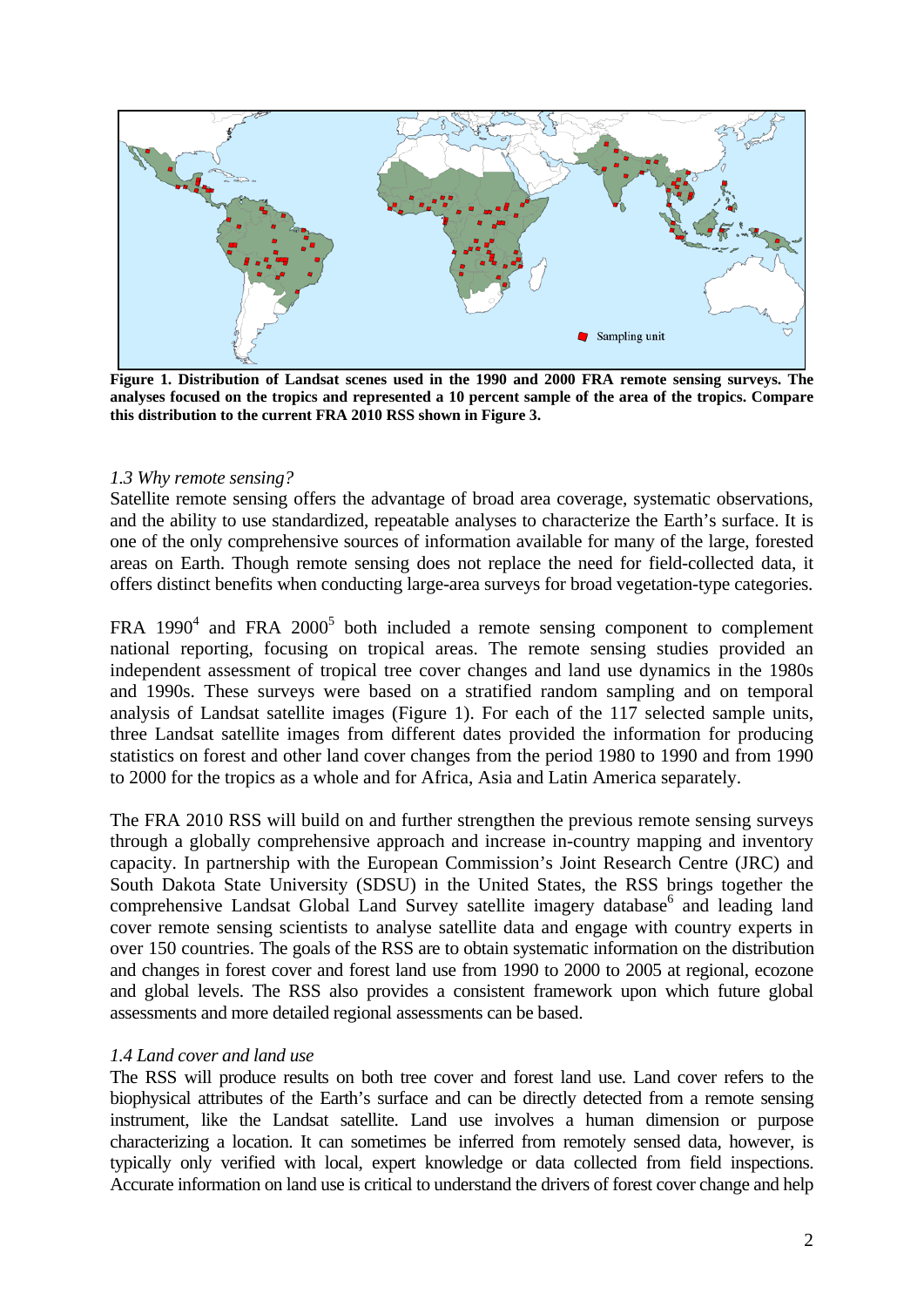<span id="page-8-0"></span>develop effective policies and strategies to reverse forest loss. By incorporating both land cover and use, the remotely sensed imagery and classification process of the RSS will more adequately describe both physical tree cover and the variably defined 'forest area'. An example of how remotely sensed tree cover and country-defined forest area compare is in Figure 2.



**Figure 2. Comparison of remote sensing and national reporting for Africa showing (left) percent**  tree cover classification for Africa from 2001 MODIS Vegetation Continuous Fields<sup>7</sup> (VCF) **product and (center) percent tree cover threshold which yields a forest area estimate for each country which matches that reported to FRA 2000. This map was created by starting at the densest tree cover per country and sliding the threshold down from there until the forest areas matched that reported for FRA 2000. (Right) Forest map where per country forested area match FRA 2000 totals. Green = forest, white = non-forest. From Dr. Matthew Hansen at South Dakota State University.** 

# **2 Methods**

#### *2.1 Sample grid and satellite imagery*

The RSS global sampling grid consists of 13 689 sites and covers the globe between 75 degrees North and South in latitude (Figure 3). A systematic sampling design based on each longitude and latitude intersection has been implemented, with a reduced intensity above 60 degrees North/South latitude due to the curvature of the Earth (every second intersection sampled in between 60 and 75 degrees North/South). Each sample tile covers a 10 by 10 kilometre square at every one-degree latitude and longitude junction (approximately 100km apart). This grid of sample plots is the same basic layout but at a lower intensity (wider spacing) than the national forest assessments supported by  $\text{FAO}^8$ . Tiles were included on a land mask derived from the VMAP0 (Vector Map Level 0, United States National Imagery and Mapping Agency) data layer. Antarctica was excluded from the land mask. Sample locations within deserts, permanent ice, or otherwise non-tree covered are also excluded from analysis leaving a total number of 9 329 sites. The JRC, as part of their already mature TREES, FOREST, and MONDE research programs, will process 5 967 tiles and the FAO will process 3 362 tiles.

#### *2.2 Remote sensing inputs*

The United States Geological Survey's Landsat Global Land Survey dataset (GLS) provided the imagery data for interpretation and classification. The GLS is a spatially consistent, multidate dataset composed of the single best Landsat image acquisition covering most of the Earth's land surface and centered on the years 1975, 1990, 2000, and 2005<sup>6</sup>.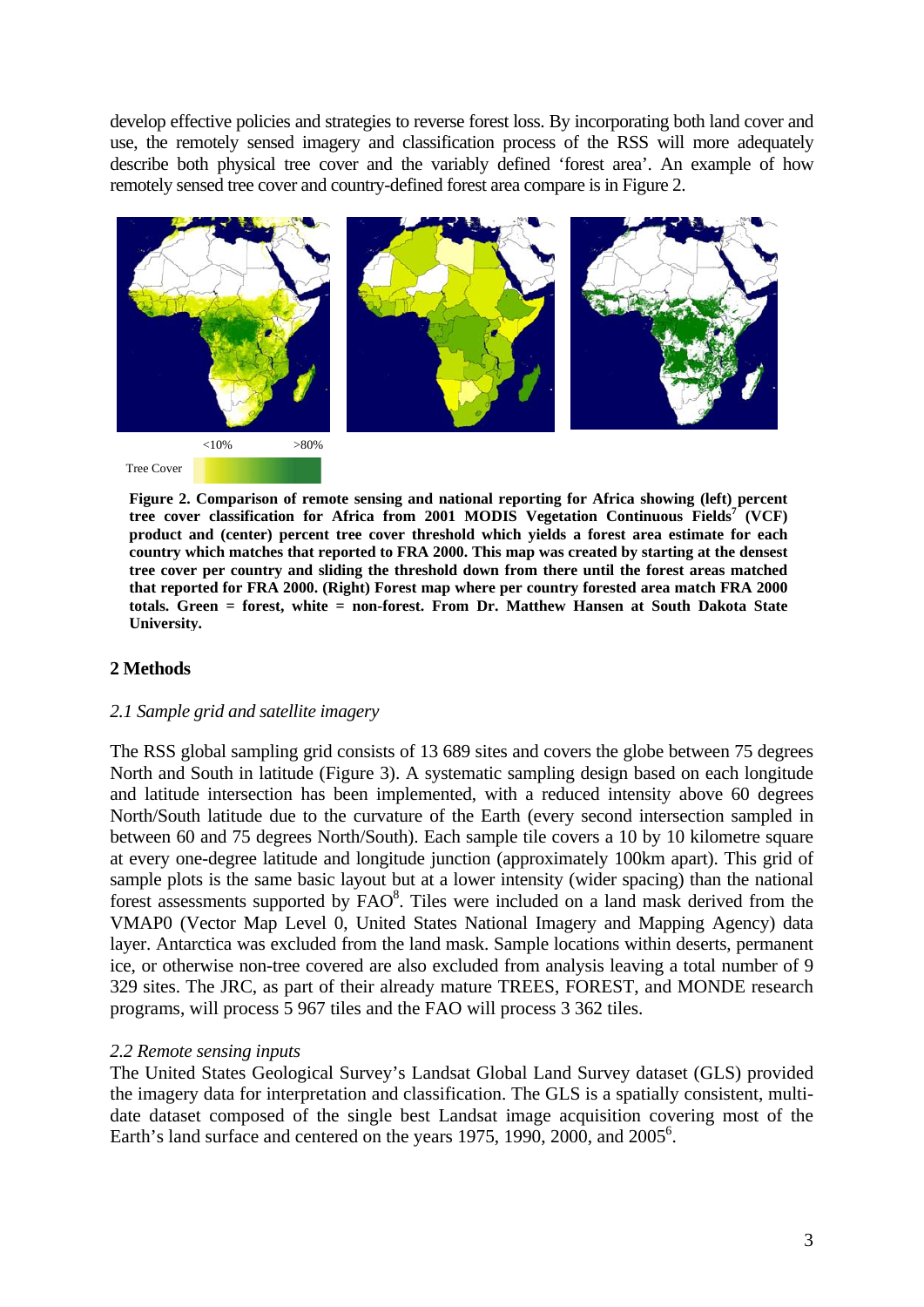<span id="page-9-0"></span>

**Figure 3. Distribution of the 13 689 FRA 2010 RSS global survey sites. Inset shows detail of sample sites across parts of Europe and N. Africa.**

The initial focus of the RSS is the GLS1990, GLS2000 and GLS2005 datasets. Where possible, 1975 Landsat data will also be analysed. For each survey tile, Landsat optical bands 1-5 and 7 (also 8 in the case of ETM+) of the GLS acquisitions were compiled. These were clipped to a 20km by 20km box centered on each one-degree latitude and longitude intersection to create imagery 'chips'. This produced 56 219 individual imagery chips for the three time periods. The central 10km by 10km box of each sampling tile will be used for area calculations and statistical analysis.

Complementary satellite imagery (Landsat TM, ASTER, or IRS-LISS) provided by space agencies (INPE-Brazil, GISTDA-Thailand, Geoscience-Australia, and ISRO-India) or acquired through satellite image providers has been used to fill a number of gaps (clouds, missing data) existing in the initial Landsat GLS database.

# *2.3 Use of radar data*

For a portion of the sample tiles where persistent cloud cover obscures the forest, TerraSAR-X radar data will augment the dataset<sup>9</sup>. This is an experimental addition to the core optical imagery being used in the RSS (Figure 4). For more information, see <http://www.frasar2010.uni-jena.de/>



**Figure 4. An example from the FRA-SAR (Friedrich-Schiller University) project highlighting the utility of SAR (radar) data where cloud cover obscures optical remote sensing. A RSS sample site (red box) with cloud cover (A). The TerraSAR-X image ©DLR (green box in B) shows the ability to penetrate cloud cover and provide data capable of producing meaningful estimates of tree cover.**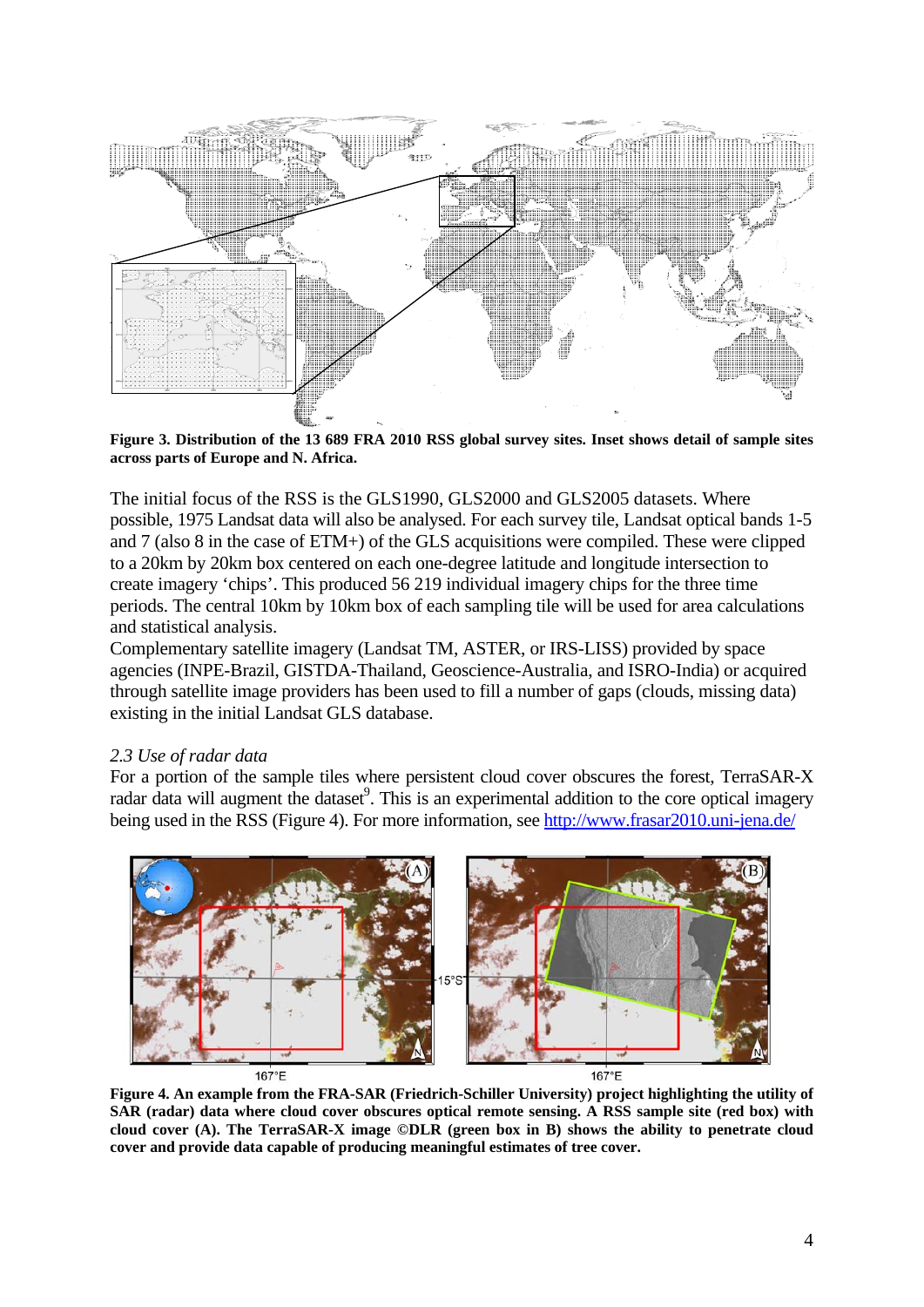# <span id="page-10-0"></span>*2.4 Processing optical data, Segmentation and Classification, Labeling and Legend*

The Landsat satellite imagery of the different sites needs to be first radiometrically corrected and harmonized. The imagery has been processed to high level enhanced and normalized products. Normalization and enhancement reduce atmospheric interference and improve the interpretability of the imagery. Additional imagery inputs for each chip include a cloud mask, water mask, and data/no data mask.

The RSS uses a multi-date, multi-resolution image segmentation approach<sup>10</sup> for classifying each survey tile (Figure 5). Normalized Landsat bands 3, 4, and 5 from the GLS1990, 2000, and 2005 datasets are used for producing segmented images on the sample sites. Image segmentation is performed using mainly the commercially available software  $e$ -Cognition<sup>11</sup> (and JRC in-house software for Europe). The results are polygon layers containing information from the different time periods of imagery. The polygon layers are classified separately for each time period using Landsat optical bands (1-5 and 7), resulting in three land cover maps for the 1990s, 2000s, and 2005s. Changes in land cover over time are captured in the polygons and reflected in changes in land cover labels assigned during the classification process (Figure 6). Several tuning parameters can be adjusted to optimize segmentation results and in the case of the RSS, are adjusted on an image by image basis such that the resulting minimum mapping unit is approximately 5 hectares.





**Figure 5. Time 1, 2, and 3 imagery (above) combined into a multi-date image (below) and segmentation polygons overlaid (in yellow). Clearings present in time 1 (1990) appear red, new clearings in time 2 (2000) appear blue, and new clearings in time 3 (2005) appear light green. The single polygon layer from segmentation includes all of this information and will contain classification labels for each time period.**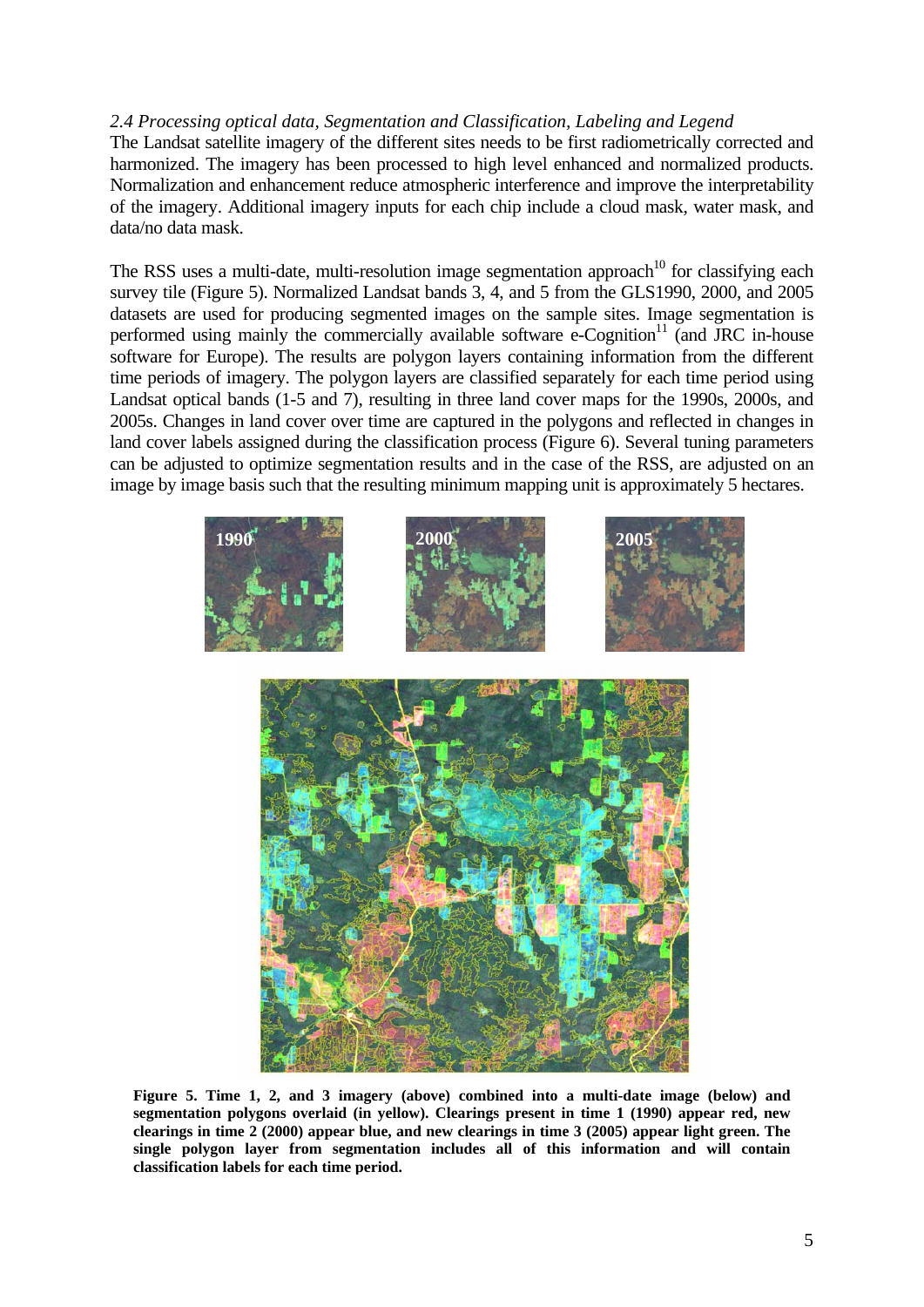<span id="page-11-0"></span>Producing the final land cover polygons is a two-step process. The first step is a draft prelabeling exercise followed by label correction and validation by in-country experts. Polygons are classified and pre-labeled in one of two ways: (i) automatically using spectral training signatures and (ii) by visual interpretation. Automated classification and labeling by the JRC will be applied to survey tiles in the humid tropics, Russian boreal forests, and Europe<sup>12</sup>. For all other regions, FAO specialists will use a combination of automated methods and visual interpretation to classify and label polygons.

The original broad land cover classes will be transformed into similarly broad land use classes (forest, other wooded land, other land use, water) but where there is a change to/from forest, we will undertake a more detailed land use and cover classification of the "other land" category. The main purpose of labeling polygons by land use is to assess forest area change and the major drivers of these changes.

The FAO-developed Land Cover Classification System  $(LCCS)^{13}$  has been adapted for labeling polygons by land cover and includes six land cover classes (plus no data). Survey tiles processed by the JRC use a slightly different initial legend and will be re-coded to fit the FRA cover classes. Nine land-use codes have been developed for use in the RSS based on FRA definitions (Table 1).

**Table 1: Land cover (left column) and land-use (right column) classes to be used in the RSS. Grey-shaded classes represent a more detailed level of classification to be labelled where possible.** 

| <b>Land Cover Class</b> | <b>Land Use Class</b>      |
|-------------------------|----------------------------|
| <b>Tree Cover</b>       | Forest                     |
| Shrub Cover             | Other wooded land          |
| Herbaceous              | Other land with tree cover |
| Bare/Non-vegetated      | Grass and herbaceous cover |
| Wetlands                | Agricultural crops         |
| Water                   | Built up habitation        |
| No data                 | Bare land                  |
|                         | Wetlands                   |
|                         | Water                      |
|                         | No data                    |

Polygons, pre-labeled with land cover and use attributes, and the remotely sensed imagery will be provided to countries and regional experts for validation. Polygon labels will be checked for accuracy against each time period of imagery. Ancillary, country-specific data sets (such as forest inventory and vegetation type maps where available) and qualitative information obtained from the Degree Confluence Project (www.confluence.org), Panoramio<sup>™</sup> and Google Earth<sup>™</sup> will also be used for validation. Forest area changes both positive (afforestation or natural expansion) and negative (deforestation) between time periods will be summarized by global ecological zones and at regional levels.

# **3 Results and Discussion**

At the time of writing (December 2009), the RSS is a work in progress. The expected results of the RSS include summary statistics of tree cover and forest area change at global and regional spatial scales. Where forest areas have changed to other land uses or vice-versa, the land use change over time will be further analyzed to provide insight into the main mechanisms driving the changes.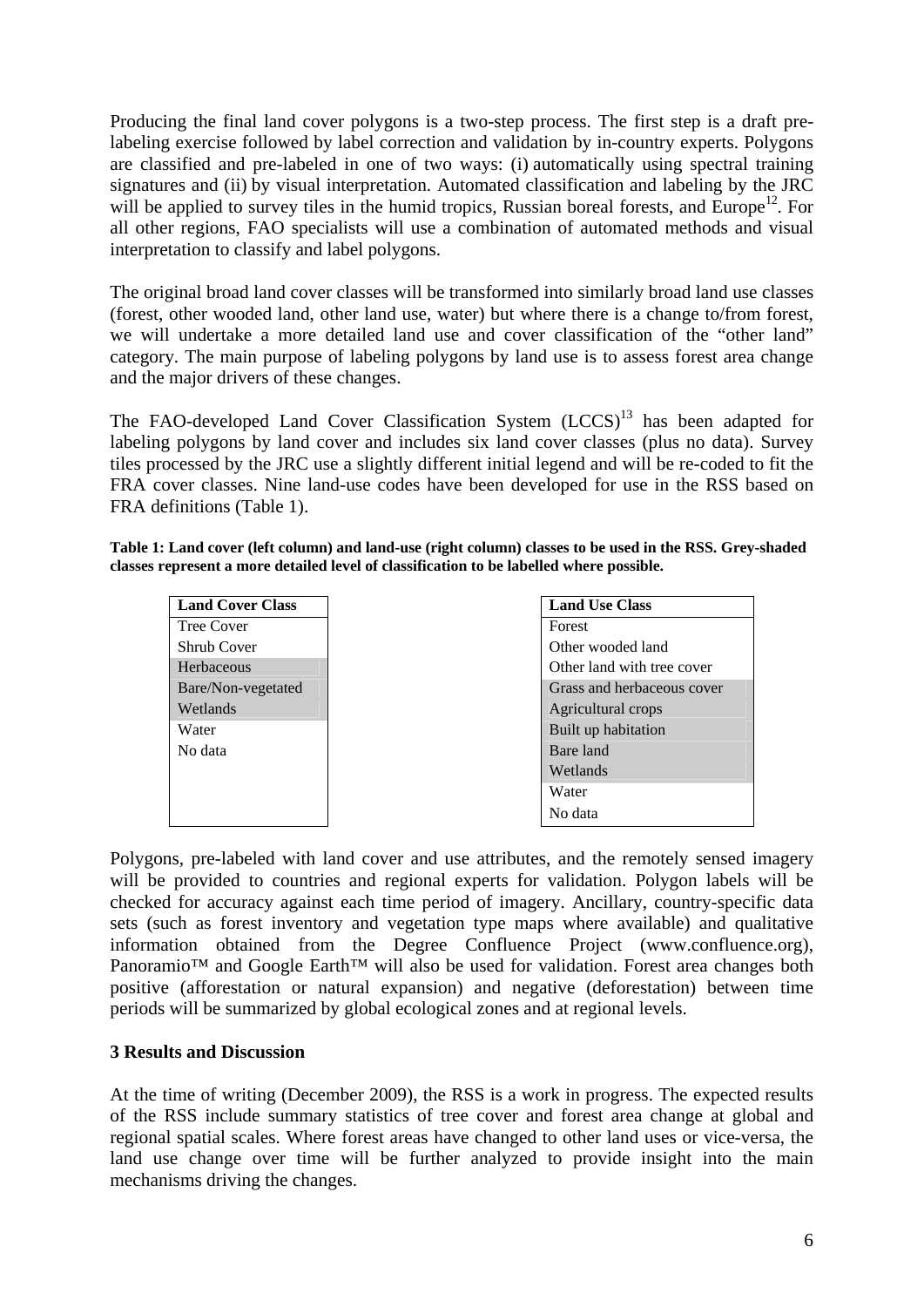<span id="page-12-0"></span>

**Figure 6. A sample site showing the draft prelabeled polygons resulting from multi-date segmentation classified by land cover for 1990 (left) and 2000 (right).** 

**Areas showing a change in land cover between the two time periods are shown in red (left). In this example, green represents tree cover and brown represents herbaceous cover. Changed polygons will receive land use labels for both** 

A new, updated global tree cover map, similar to figure 7, will also be produced as part of the RSS. This product will be spatially comprehensive ("wall-to-wall"), and have a pixel size of 250 meters by 250 meters, which is far more detailed than the 1km resolution for the FRA2000 forest map. Produced at South Dakota State University, it will use the MODIS sensor and the Vegetation Continuous Fields (VCF) algorithm<sup>7</sup>. The VCF product depicts pixels as percent tree cover from zero to 100. The validated land cover polygons from the RSS sample tiles will be used to validate the VCF results and improve the VCF algorithm for future global tree cover maps.



Figure 7. The global MODIS VCF product circa 2000<sup>7</sup> showing percent tree canopy cover at 500 x 500 **meter pixel size. Validated RSS sample sites may help improve the results of global map products.** 

### *3.1 Statistical sampling versus wall-to-wall mapping*

There are many options in choosing a sampling design for forest monitoring and these were evaluated for the FRA2010 RSS<sup>14,15</sup>. The RSS uses a globally comprehensive, systematic sampling approach covering one percent of the land surface of the Earth. Systematic sampling of medium spatial resolution imagery was chosen as a solution that achieves manageable data volumes, comprehensive coverage of sample plot locations, and returns statistically valid results at regional and global spatial scales. Though global coverage, remotely sensed land cover products do exist, they exhibit a relatively coarse spatial resolution (250+ meters) and many forest cover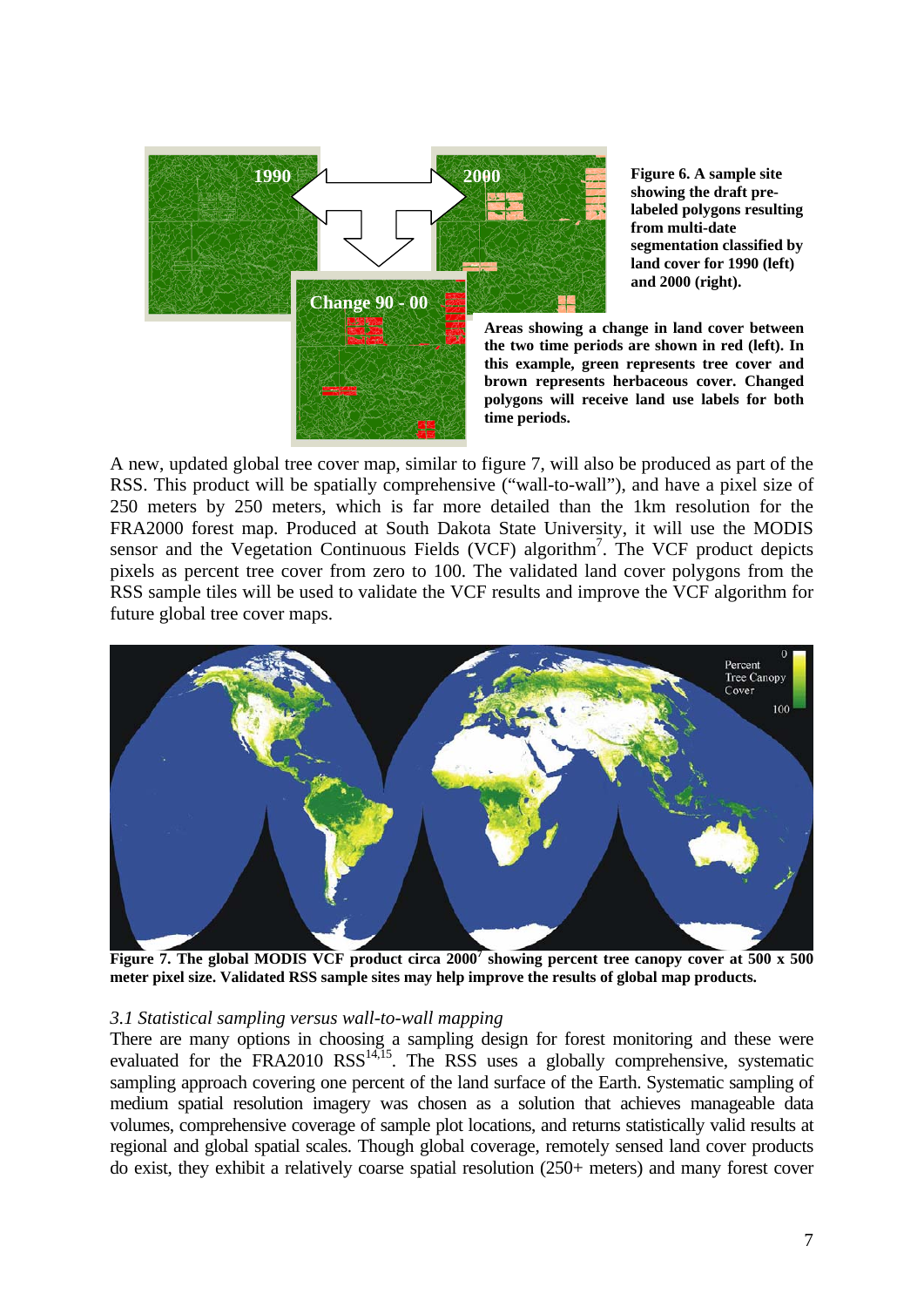<span id="page-13-0"></span>changes take place at spatial scales smaller than can adequately be measured with 'large' pixels, especially in the tropics.

Landsat data was chosen as the preferred data source for the FRA RSS because it has a suitable pixel size (30m) to detect small patches of forest change and because it has the best historical archive of global data<sup>16</sup>. The commendable decision in 2008 by the USGS to open the entire Landsat archive for free use overcomes one of the major historical limitations to use of these data. However, the large data volumes and difficulties of automating the processing to produce successful results across a wide variety of ecosystems, currently limit the ability to develop a global, wall-to-wall map of the worlds forests at Landsat-scale. These constraints are being addressed and promising results are emerging on regional and continental scales in North America<sup>17</sup>, South America<sup>18</sup>, Australia<sup>19</sup>, Central Africa<sup>20</sup>, and Europe<sup>21</sup>.

# *3.2 Country involvement and capacity building*

FAO and its partners will work closely with remote sensing and forest inventory specialists in national governments and with a wide range of non-governmental organizations to complete the RSS. The analysis and validation of land cover and use will benefit greatly from individual country contributions including national data and local knowledge to help ensure accurate results. FAO and JRC will provide computer software free of charge to all participating countries for viewing the imagery and labelling land cover and land use changes. A series of training workshops will be held around the world in regional centres to improve the technical capacity of local staff to interpret remotely sensed imagery. The access to free remote sensing data and software will particularly benefit developing countries with limited forest monitoring data or capacity.

FAO has also built a web-based data portal to facilitate access to the subset and pre-processed Landsat imagery used in the survey, pre-labelled land cover polygons and the final, validated land cover and land use product of the RSS. Password protected download and upload capabilities are provided to all participating countries enabling them to access and store the results of validation work as it is completed. Upload of ancillary data such as photographs or other information is also facilitated.

FAO and JRC are currently seeking nominations for country specialists to assist with the land cover and land use validation exercises of the RSS. Ideally suited candidates will have some experience in remote sensing and/or geographic information systems as well as knowledge of forest and national land cover or land use attributes. FAO will provide funding to developing countries for their nominated specialist to attend the regional training workshops for their region. Those countries with a large number of sample tiles may be eligible for funding support to complete the validation exercises. The RSS is scheduled for completion by the end of 2011, International year of Forests.

# **4 Conclusion**

The FRA 2010 Remote Sensing survey is a systematic, comprehensive, global study of tree cover and forest land-use changes from 1990 to 2000 to 2005. It presents a consistent methodology for monitoring forest change at a global level that can be expanded for more detailed studies. It is expected that the survey will improve understanding of total forest area changed, the patterns resulting from this change, and the processes driving forest cover change globally. This is information that governments, land managers, researchers and civil society groups can use to make better-informed decisions regarding the world's forest resources.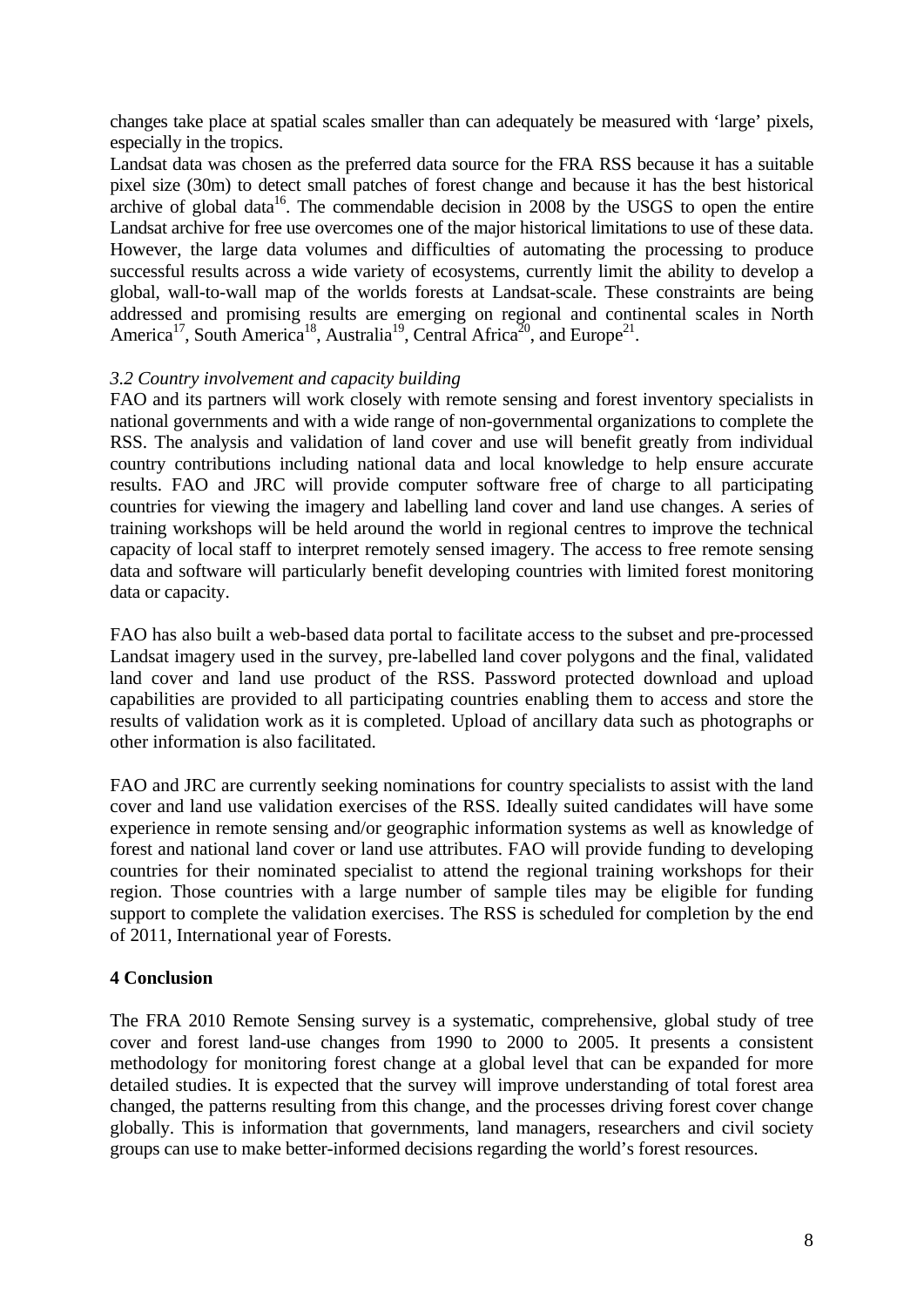<span id="page-14-0"></span>Outreach and training activities by FAO, JRC and partners will help build technical capacity to monitor forest resources in many countries. FAO and JRC will provide access to remote sensing imagery both through the internet and hard media. The imagery and the processing software included as part of the RSS and presented in regional training workshops can be used for other studies and monitoring purposes. Additionally, a global network of remote sensing specialists will be built representing a powerful human resource for improved technical capacity and proficiency in many countries.

The FRA 2010 country reporting process and the RSS combined will provide a basis for reporting on progress towards sections of: (i) the Convention on Biological Diversity's target of reversing biodiversity loss by 2010, (ii) the Millennium Development Goals, (iii) the Global Objectives of the UN Forum on Forests, (iv) the International Tropical Timber Organization's Objective 2000. If countries choose and have the resources to do so, the methods have the potential to form a platform for developing more detailed reporting capabilities at a national level such as those required on land use and land use change for the UN Framework Convention on Climate Change and the Kyoto Protocol and the REDD mechanism currently being negotiated.

#### **Literature Cited**

- 1. The Group of Eight Summit, 2008. Hokkaido, Tokyo G8 Summit Leaders Declaration Hokkaido Toyako, 8 July 2008. [http://www.g8summit.go.jp/eng/doc/doc080714\\_en.html](http://www.g8summit.go.jp/eng/doc/doc080714__en.html)
- 2. FAO, 2006. Global Forest Resources Assessment 2005, FAO Forestry Paper 147. <ftp://ftp.fao.org/docrep/fao/008/a0400e/>
- 3. Intergovernmental Panel on Climate Change, 2007. Climate change 2007-The Physical Science Basis: Contribution of Working Group I to the Fourth Assessment Report of the IPCC (Cambridge University Press, Cambridge, UK).
- 4. FAO, 1995. Forest resources assessment 1990 global synthesis. FAO Forestry Paper 124. Rome, Italy.
- 5. FAO, 2001. FRA 2000 Main Report. FAO Forestry Paper 140. Rome, Italy. <http://www.fao.org/forestry/fra2000report/en/>
- 6. Gutman, G., Byrnes, R., Masek, J., Covington, S., Justice, C., Franks, S. and Kurtz, R., 2008. Towards monitoring land-cover and land-use changes at a global scale: The Global Land Survey 2005. *Photogrammetric Engineering and Remote Sensing*, 74, pp. 6–10.
- 7. Hansen, M.C., Dimiceli, C., Sohlberg, R.A., 2003. Global percent tree cover at a spatial resolution of 500 meters: First results of the MODIS vegetation continuous fields algorithm, *Earth Interactions*, 7, paper no. 10, 15 pp.
- 8. FAO, 2008. National Forest Monitoring and Assessment- Manual for integrated field data collection. National Forest Monitoring and Assessment Working Paper NFMA 37/E. Rome
- 9. Knuth, R., Eckardt, R. , Richter, N., Thiel, C. Schmullius, C., 2009. FRA-SAR 2010 An experimental analysis of high resolution synthetic aperture radar within the framework of the FAO's FRA 2010. *Proceedings of the 33rd International Symposium on Remote Sensing of the Environment*, Stresa, Italy, April 17, 2009.
- 10. Desclée, B, Bogaert, P., Defourny, P., 2006. Forest change detection by statistical object-based method. *Remote Sensing of Environment*, 102, pp. 1-11.
- 11. Baatz, M. and Schape, A., 2000. Multiresolution segmentation: an optimization approach for high quality multi-scale image segmentation. In: Strobl, J., Blaschke, T., Griesebner, G. (Eds.), Angewandte Geographische Informations-Verarbeitung XII. Wichmann Verlag, Karlsruhe, p.p. 12– 23, 2000.
- 12. Bodart, C., Beuchle, R., Simonetti, D., Eva, H., Raši, R., Carboni, S., Brink, A., Stibig, H. Achard, F., Mayaux, P. 2009. Global monitoring of tropical forest cover changes by means of a sample approach and object-based classification of multi-scene Landsat imagery: pre-processing and first results. *Proceedings of the 33rd International Symposium on Remote Sensing of the Environment*, Stresa, Italy, April 17, 2009.
- 13. FAO, 2005. Land Cover Classification System (LCCS), Version 2: Classification Concepts and User Manual. Ed. Di Gregorio, A. <http://www.fao.org/docrep/008/y7220e/y7220e00.htm>
- 14. FAO 2007a. Global Forest Resources Assessment 2010, Options and recommendations for a global remote sensing survey of forests. Forest Resources Assessment programme Working Paper 141. [ftp://ftp.fao.org/docrep/fao/010/ai074e/ai074e00.pdf.](ftp://ftp.fao.org/docrep/fao/010/ai074e/ai074e00.pdf)